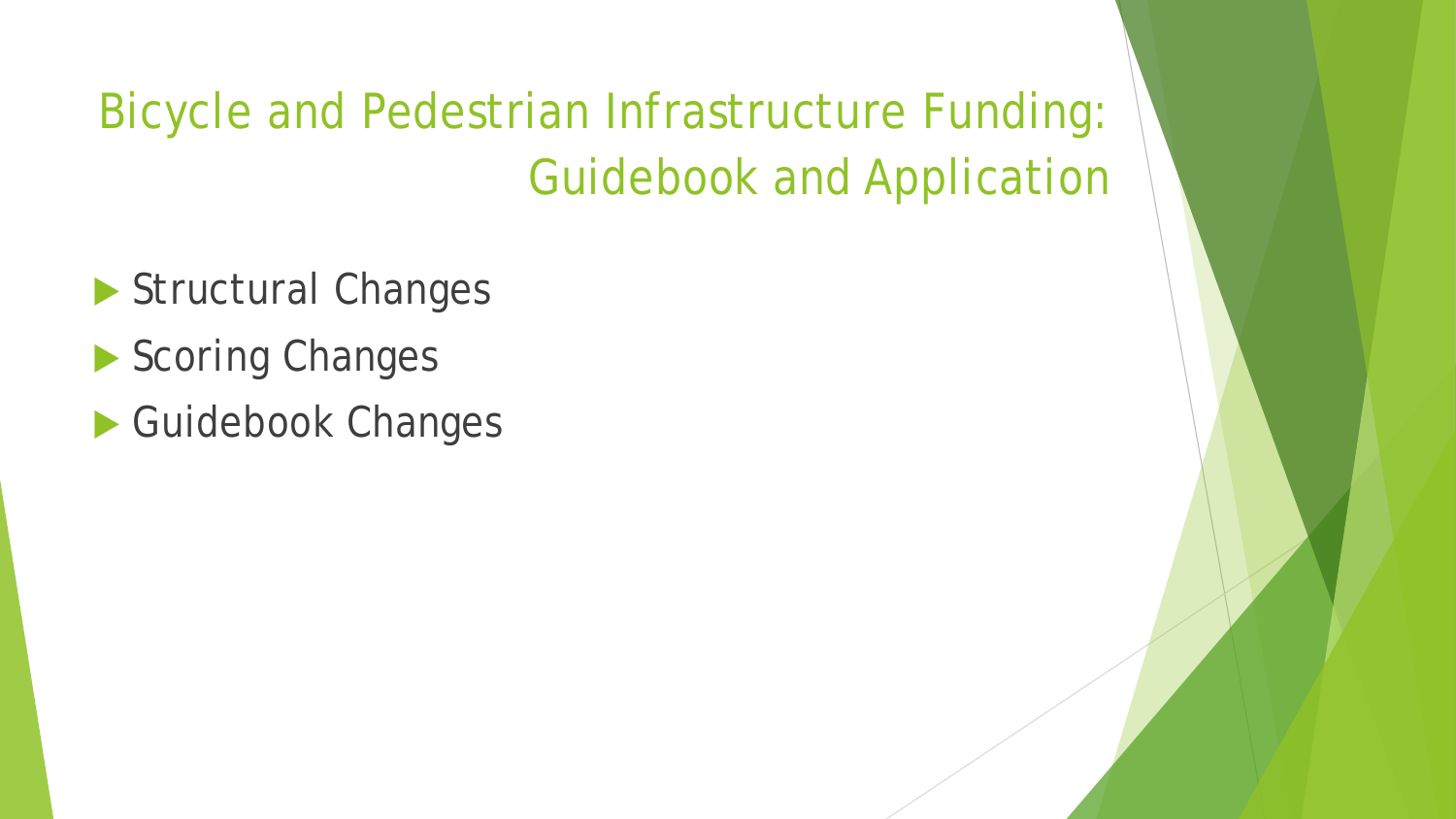#### Structural Changes

#### **Changes in Funding Characteristics, 2014 and 2018 Call-for-Projects**

|                                                                                                                                                      | $2014*$                      | 2018                         |
|------------------------------------------------------------------------------------------------------------------------------------------------------|------------------------------|------------------------------|
| <b>Available Funding</b>                                                                                                                             | \$1,137,318 (\$1.79 million) | \$2,564,918                  |
| <b>Years of Funding Available</b>                                                                                                                    | 2(3.5)                       | 3.5 + Omnibus Appropriations |
| Minimum Project                                                                                                                                      | \$40,000                     | \$40,000                     |
| <b>Maximum Project</b>                                                                                                                               | \$250,000                    | \$400,000                    |
| <b>Minimum Sidewalk Funding</b>                                                                                                                      | N/A                          | \$750,000                    |
| Minimum Trail Funding                                                                                                                                | N/A                          | \$1,000,000                  |
| * Actual funding appropriations were less than expected, so additional funding years were made available. Also, MAP-21 allocated more TAP funds than |                              |                              |

**the FAST Act**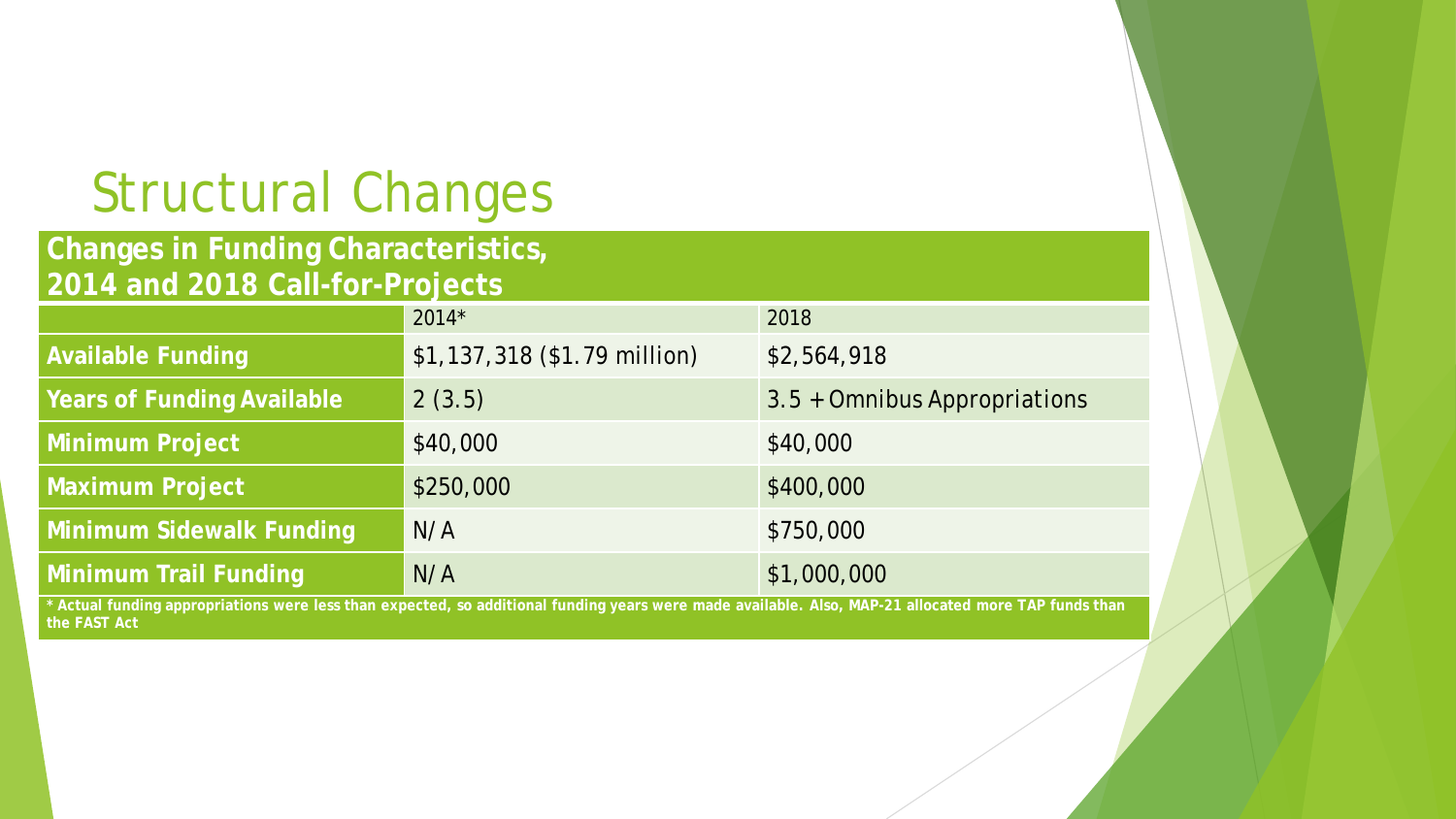- Same Basic Questions
- **Balanced Mix**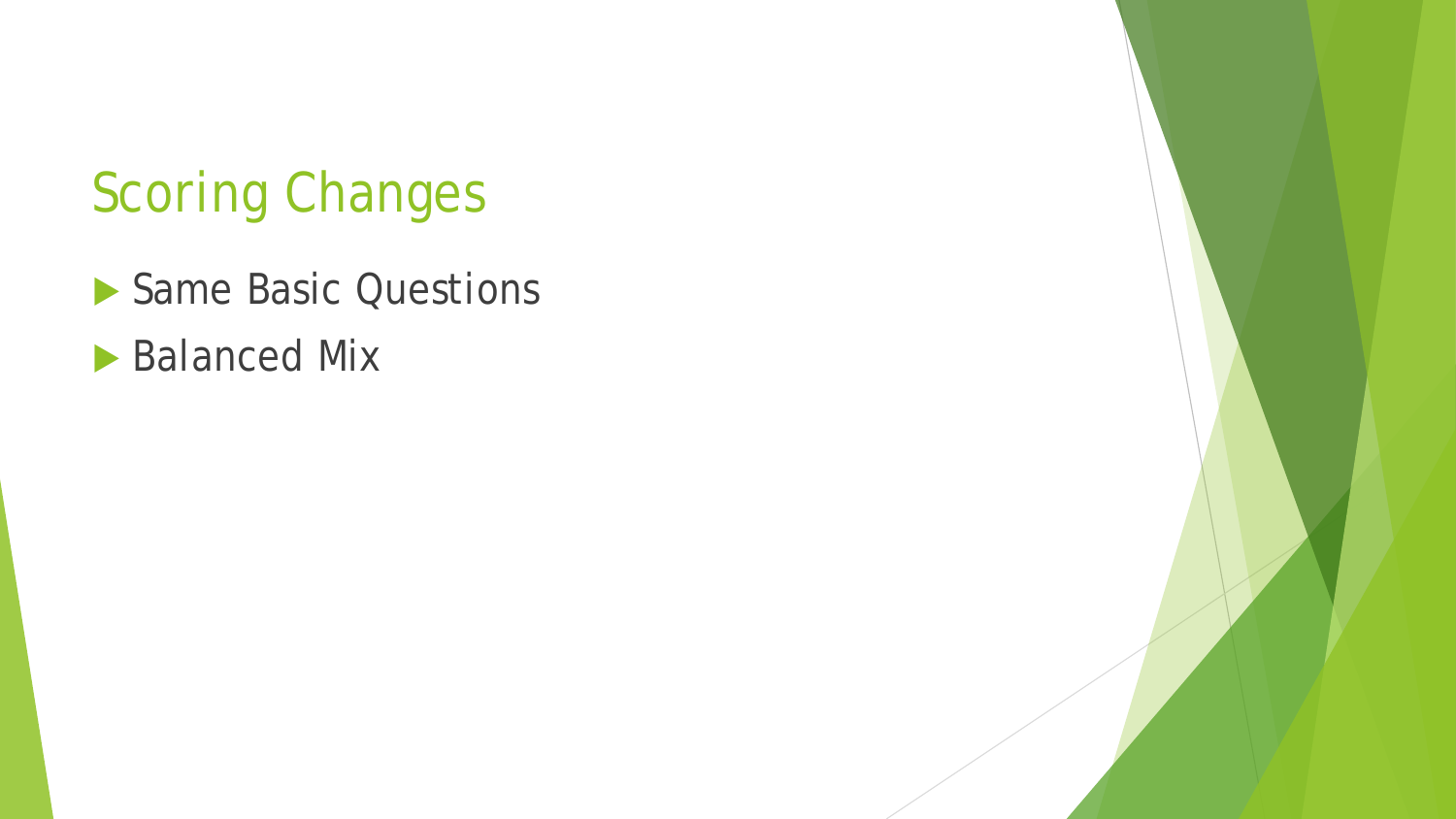- ▶ Same Basic Questions
- ▶ Balanced Mix

**Project enhances the connection between OTO** *communities* (Yes = 2pts, No = 0pts)

**Project enhances the connection between OTO** *jurisdictions* (Yes = 2pts, No = 0pts)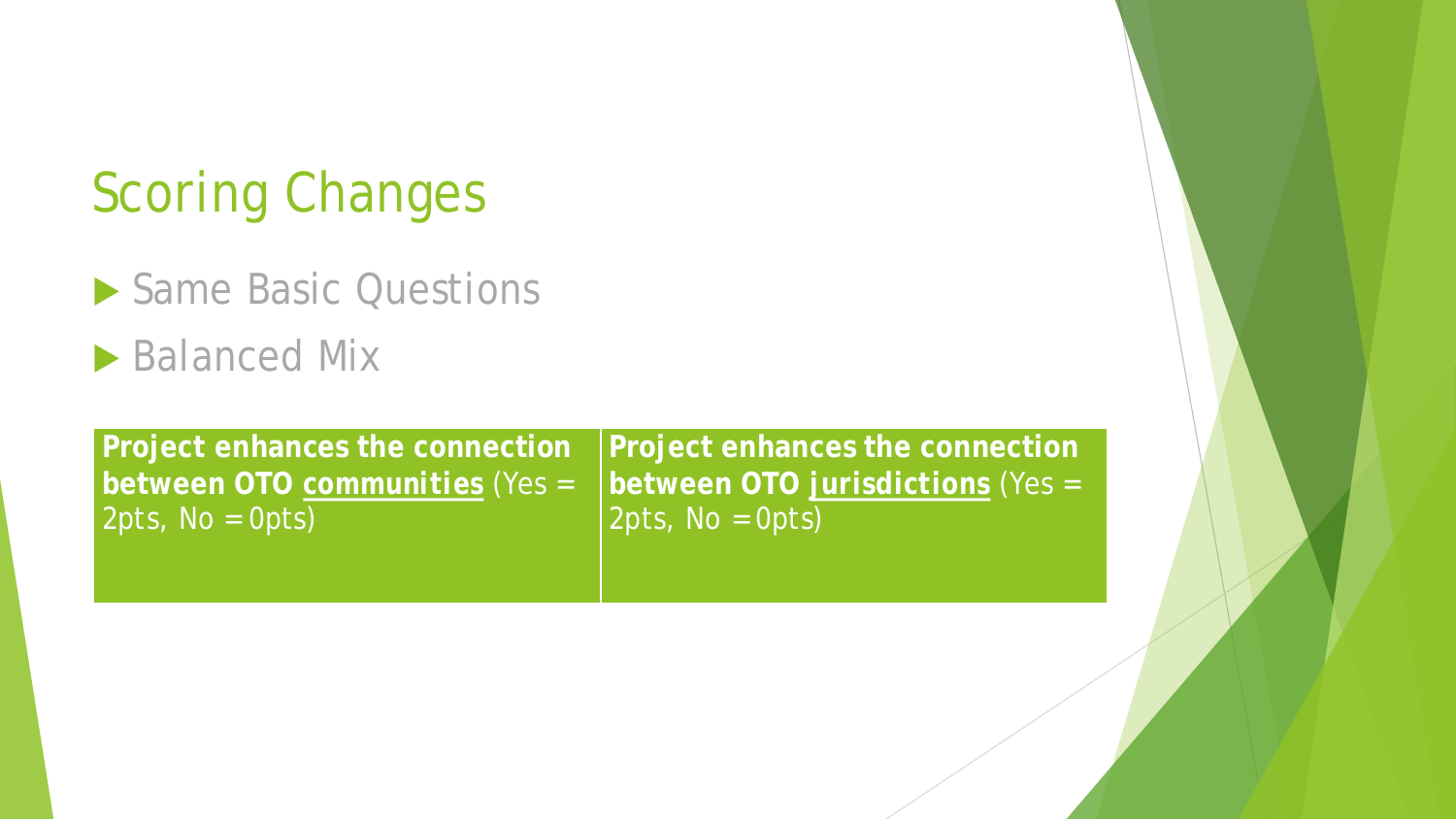▶ Same Basic Questions

**Balanced Mix** 

0pts)

**Project is comprised of more than 80% new sidewalk OR** *is on a link multimodal corridor, as identified in the OTO bike/ped plan* (Yes = 2pts, No = **Project is comprised of more than 80% new sidewalk** *or trails* (Yes = 2pts, No = 0pts)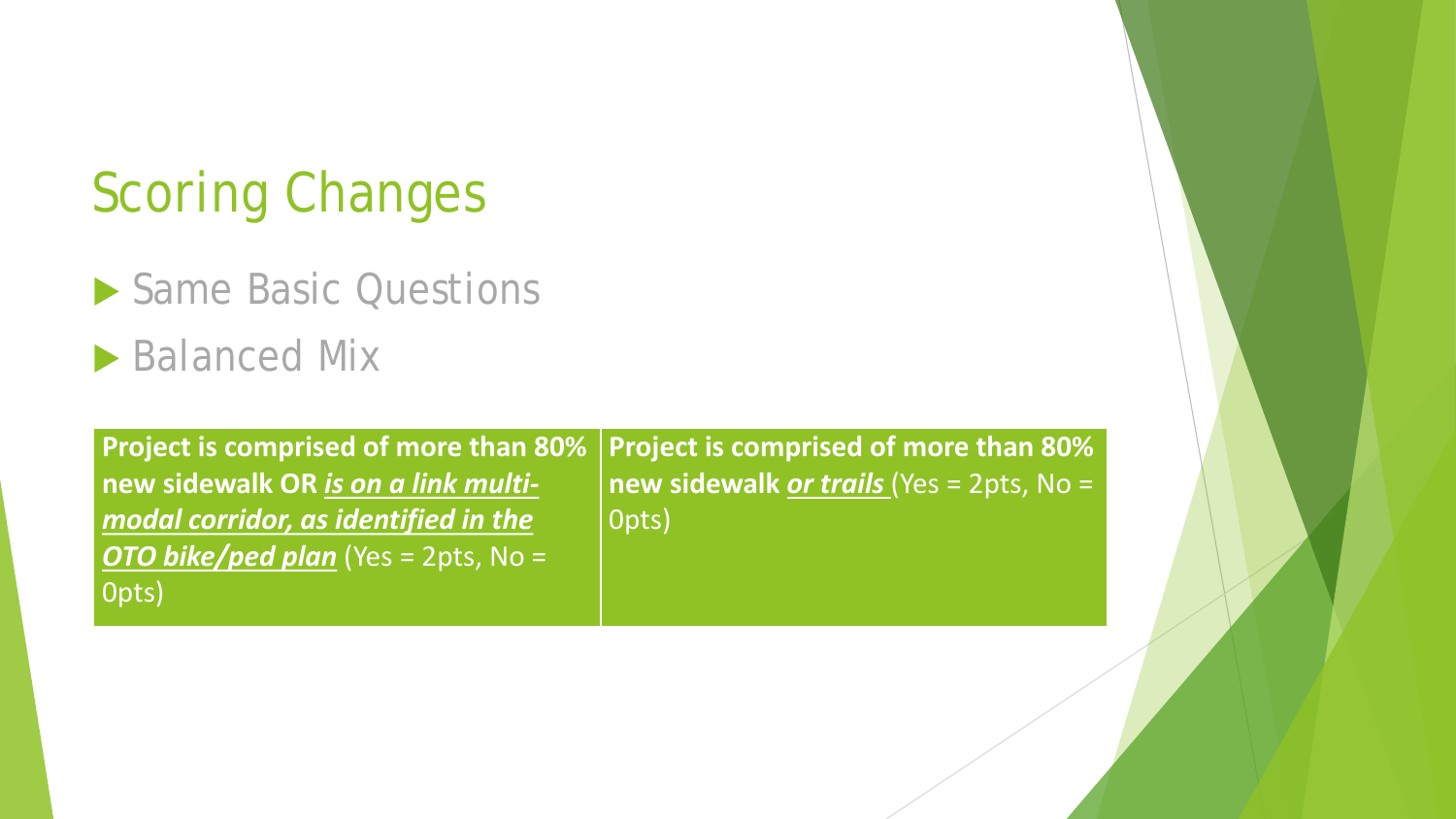▶ Same Basic Questions

**Balanced Mix** 

**Project is an OTO Bike/Ped Priority Project of Regional Significance** (OTO PORS List = 3 pts, OTO LRTP Project Priority = 2pts, Appears in Locally adopted Bike/Ped Plan = 1pt *(can be in addition to LRTP Project Priority for full points)*, Not in a Plan = 0pts)

**Project is a regionally significant and priority Bike/Ped project, as demonstrated by inclusion in a public planning document**  (OTO Regional Bicycle and Pedestrian Trail Investment Study = 5 pts, OTO LRTP Bicycle & Pedestrian Facilities Map = 3pts, Appears in Locally adopted Bike/Ped Plan = 1pt *(can be in addition to LRTP Bicycle & Pedestrian Facilities Map)*, Not in a Plan = 0pts)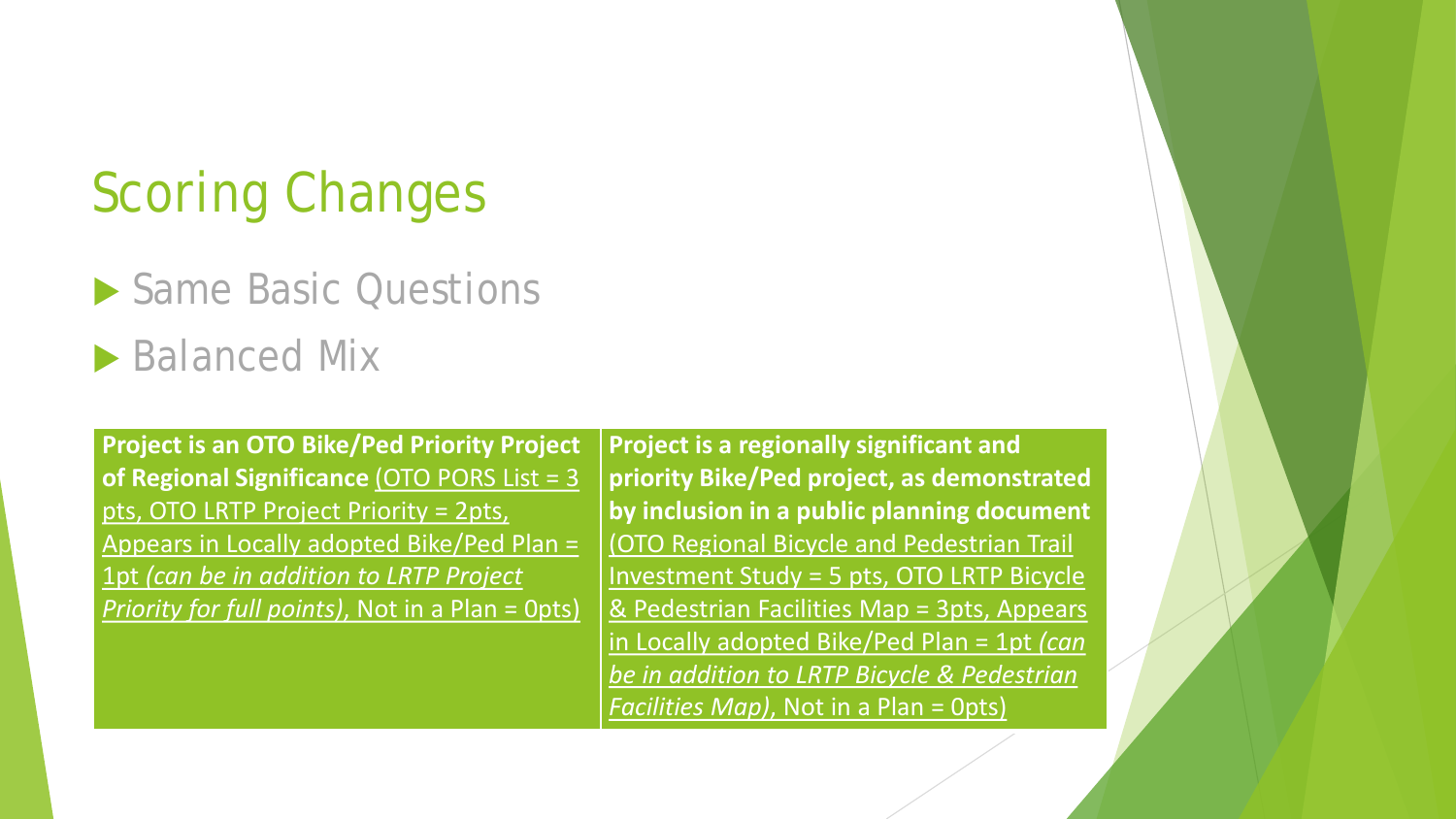#### Guidebook

#### **Reorganized**

#### FAQ

- ▶ Quick Facts
- **Application Checklist**